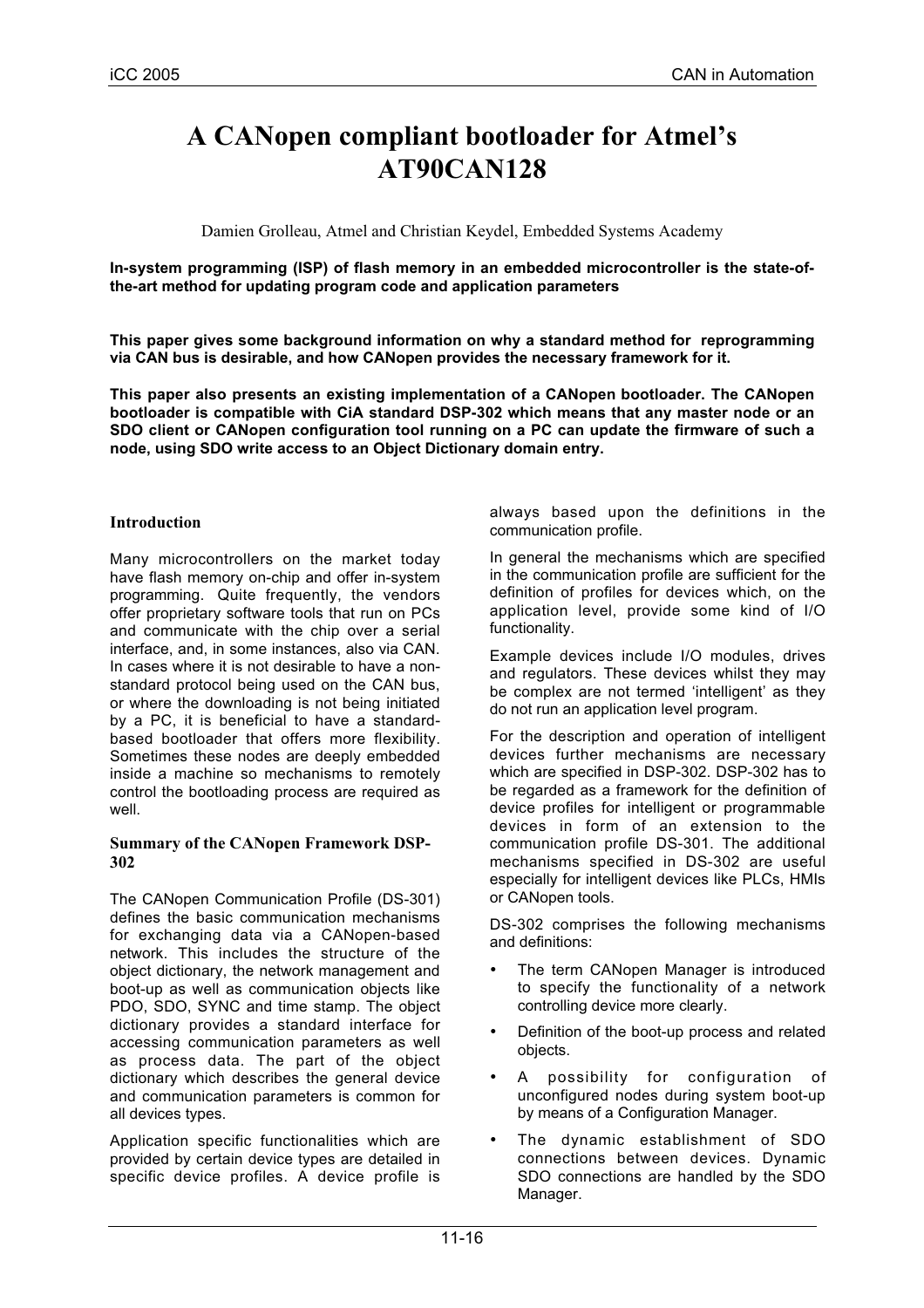- The definition of dynamically allocated entries in an object dictionary which can be used for the representation of I/O data e.g. on programmable nodes like PLCs.
- A general mechanism for downloading program data and functions for the control of programs on a device.

Some of these new mechanisms are also useful for intelligent or programmable devices.

#### **Overview of the Atmel AT90CAN128**

The Atmel Flash + CAN micro controller is perfectly suited for a CANopen application, with ample memory and processing power to accommodate the optional entries as well as the mandatory ones.

128Kbytes of flash contains the program. It can be reprogrammed up to 100K times. 32KB is large enough to contain the CANopen protocol stack (MicroCANopen: Only 4-5Kbytes) plus a good size application.

Depending on the configuration and the protocol stack used, only between 100 (MicroCANopen small configuration) and 450 bytes of the RAM ( 4Kbytes) will be used for the CANopen stack, leaving a large amount of RAM for the user application; pointers, stack and other variables.

4Kbytes of E2PROM are available to maintain information such as S/N, configuration data etc.

The AT90CAN128 CAN controller supports 15 Message Object Buffers with each of them programmable as Transmitter or Receiver. Each Message Object has an 8 byte dedicated message data FIFO, a dedicated Message ID and Message Mask (for receiver).

This is ideal for CANopen slave nodes where MOBs can be dedicated to CANopen objects for both receive and transmit. An example implementation of a CANopen slave node with optional TPDOs RPDOs shall illustrate a possible allocation of 12 of the 15 total Message Object Buffers:

- NMT
- Sync
- **Emergency**
- Time Stamp
- 1<sup>st</sup> TPDO could be replaced by 2<sup>nd</sup> TPDO
- $3<sup>rd</sup>$  optional TPDO
- 1<sup>st</sup> RPDO
- 2<sup>nd</sup> optional RPDO
- $3<sup>rd</sup>$  optional RPDO
- TSDO
- RSDO
- NMT

The Message Object Buffer structure is given in figure 1 below.





The block diagram of the AT90CAN128 is shown on the following figure 2.

The AT90CAN128 is manufactured using Atmel's high-density nonvolatile memory technology. The On-chip ISP Flash allows the program memory to be reprogrammed in-system through an SPI serial interface, by a conventional nonvolatile memory programmer, or by an On-chip Boot program running on the AVR core. The boot program can use any interfaces to download the application program in the application Flash memory. Software in the Boot Flash section will continue to run while the Application Flash section is updated, providing true Read-While-Write operation. By combining an 8-bit RISC CPU with In-System Self-Programmable Flash on a monolithic chip, the Atmel AT90CAN128 is a microcontroller that provides a highly flexible and cost effective solution to many embedded control applications.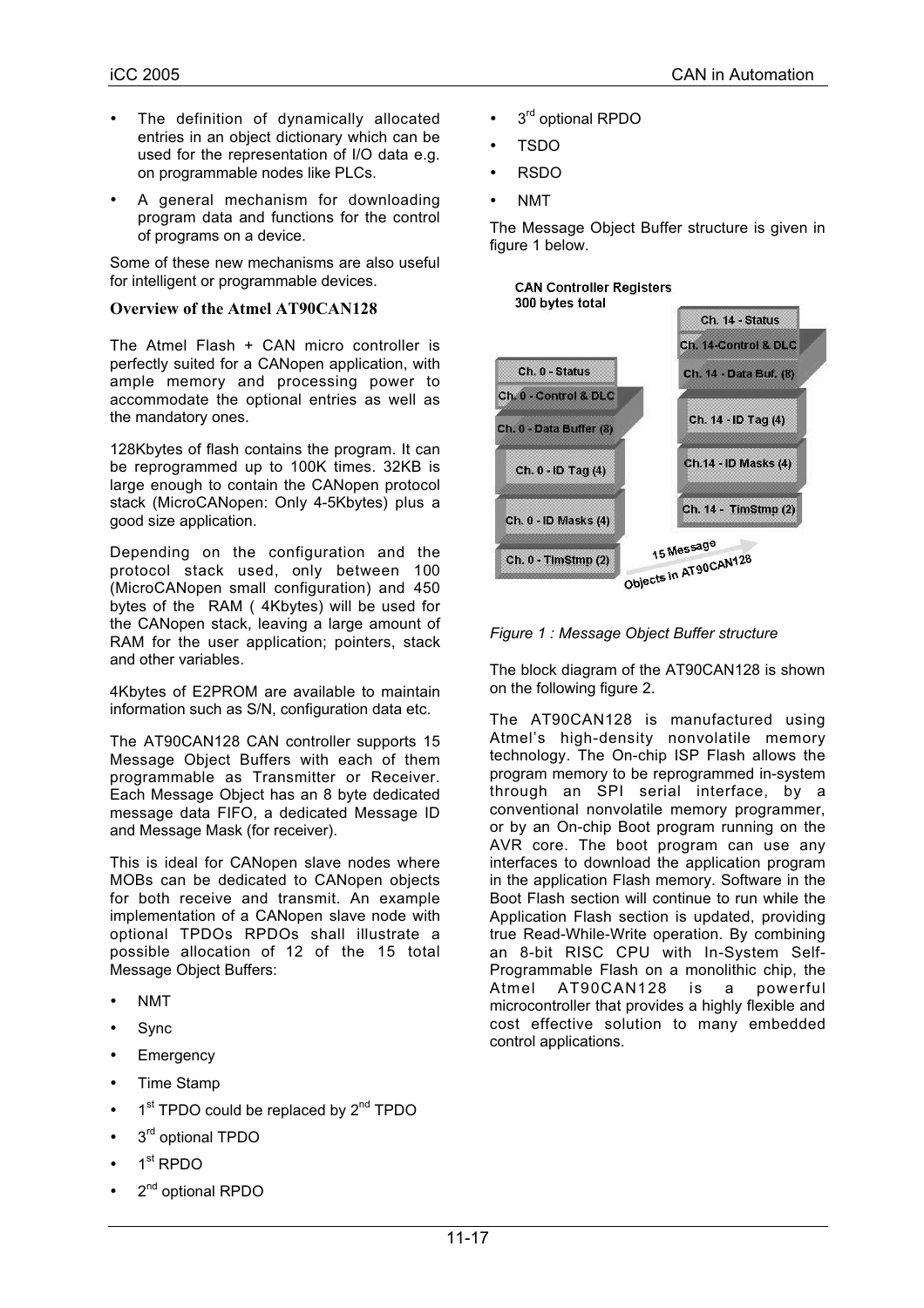

Packages: TQFP64, QFN64, CA-BGA64\*



## **A CANopen Compliant Bootloader**

If a CANopen device has flash memory, it makes sense to also have a CANopen compliant bootloader. This does not only free the serial communication channel from the bootloader task, it also allows using standard CANopen configuration tools as the communication partner providing the new code to be loaded into the flash memory.

Since the bootloader's task is to download a new application, including the CANopen stack into flash memory, the bootloader has to be separated from the regular application and we will have two different modes: The *boot mode* and the *application mode*.

When being in boot-mode a CANopen node's only purpose is to accept a hex file to be loaded into a flash memory. While being in that mode, the node does not really need to be 100% CANopen compliant. It just needs to provide enough CANopen compatibility that it does not interfere with any other communication on the network and that it provides a fully functional SDO server, so that SDO clients (like Masters, Managers or Configuration Tools) can make read and write accesses to the Object Dictionary in the node.

So the only CANopen features and communication channels that need to be implemented are the SDO server and the SDO request and response channels.

Sometimes it is desirable that the bootloader can be activated without the requirement to physically touch the device (like setting a jumper, switch or button). In CANopen the straightforward method would be to use a selected write sequence to an Object Dictionary entry as an additional command to actually switch the node into the bootloader mode.

## **Minimal Set of Required OD Entries**

OD entry [1000h,00]: Device type information, read-only

As there is no device type number standardized for a bootloader, a manufacturer specific value can be used. The Embedded Systems Academy uses 746F6F62h (ASCII representation is "boot") in their bootloader implementations by default.

OD entry [1001h,00]: Error register, read-only

The bootloader can use this register to signal flash erase or programming failures. Setting the manufacturer specific error bit can indicate an out-of-range error – a try to program a memory location that is either protected or at which there is no flash memory.

OD entry [1018h,00-04]: Identify Object

The standard Identify Object as specified in CANopen DS-301.

OD entry [1F50h,XX]: Download program data

This Object Dictionary entry is described in DSP-302 and used to directly accept the code programmed into the target memory. Sub-index 0 is used to quantify how many different program or flash memory areas are available. The following Sub-indexes can each handle the download to one program or memory area. For many applications it is sufficient to implement one area (Sub-index 1). The download subentries are of the data type *domain*, i.e. data of unspecified length. Even though SDO block transfer mode could be used for this, SDO segmented transfer is more practical. It keeps the required RAM for buffering and the complexity and size of the code low. Also, it provides for a relaxed timing: The SDO client of the communication (=the loading program or node) will always wait for the bootloader node to send the SDO response before it sends the next packet of data. Therefore, even if some lengthy function has to be executed in between (e.g. erasing of a new flash page) no overflow or communication backlog can happen. This improves the reliability of the whole process.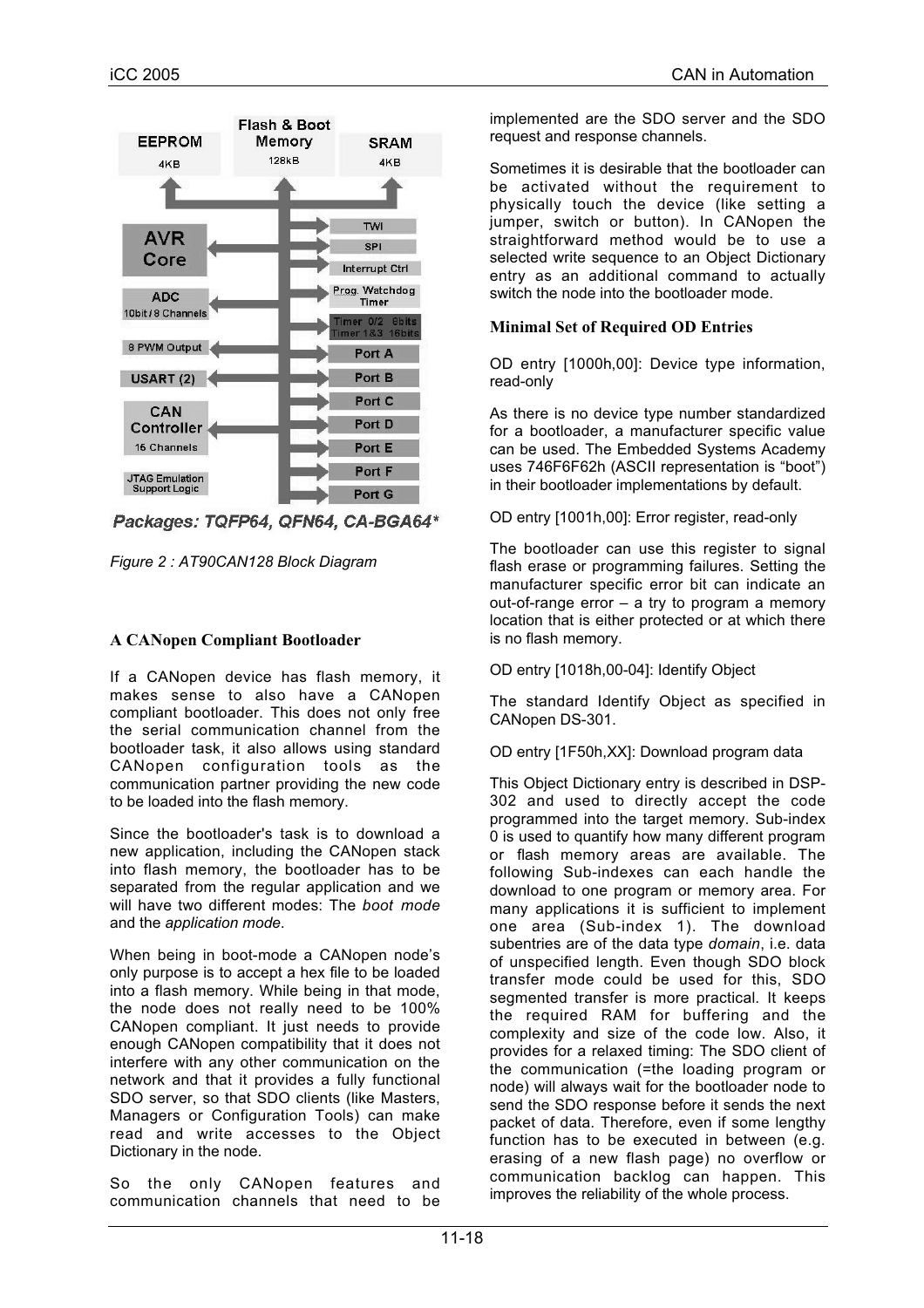Although not specified by the standard, the Embedded Systems Academy recommends using standard ASCII hex files as the files containing the program or data. Using a hex file has two benefits: the file contains the target address on where the data needs to be programmed to and the file also contains checksums making the downloading process more secure. To reduce the amount of data and improve download speed, a binary hex format can be also supported where ASCII hex bytes are replaced with binary bytes. This reduces the file sizes by about 50%. To further improve download speed, the SDO response for the individual segments can be shortened from 8 to 1 byte since it doesn't contain any payload. This is no longer 100% standard-conform, so the user has to make sure that the tool or code library and CAN controller that acts as the SDO client for the communication tolerates the short SDO response. The speed gain depends on the baud rate, processor speed, and other factors, but can be typically around 30%.

Although the AT90CAN128 flash memory doesn't need to be erased first before being reprogrammed, Embedded System Academy has implemented a specific erase command. For example, an erase could be initiated by sending the value 6D726C63h (ASCII representation is "clrm") to the Object Dictionary entry [1F50h,01] (or other Sub-indexes to differentiate between different blocks or segments of flash or other non-volatile memory).

To signal erase or programming errors the SDO abort option is used. Hereby the programmed node responds to the SDO download (write) request with a suitable SDO abort code that can be either a standard or manufacturer-specific code, for example:

20000008h: "Data cannot be transferred or stored to the application"

Using SDO abort codes, the SDO client device doesn't need to poll object 1000.

OD entry [1F51h,XX]: Program Control Object

This Object Dictionary entry is described in DSP-302 and used to control the program(s) downloaded to [1F50h,XX]. The essential command to implement is "Start program" which requires writing a 01h to the Object Dictionary entry. For example, if a program was downloaded to [1F50h,01] it can be started by writing a 01h to [1F51h,01].

This Object Dictionary entry could also be used to implement the activation of the bootloader itself. So if the regular CANopen application running on this node supports this entry, it should activate the bootloader upon receiving a 00h (zero =Stop Program).

## **Security checksum and protection**

Two challenges are inherent to using a bootloader:

- Assuring the integrity of the loaded application
- Protecting the bootloader code

In order to assure the integrity of the loaded application the checksum that is included in each data record of the hex file is not sufficient: While it can be used to verify the integrity of each record during programming, these checksums are not stored in the device and a later alteration of the code ("flipping bit") cannot be detected. So an additional checksum for the whole application is needed. To accomplish this, an external tool provided along with the bootloader code calculates a checksum (e.g. 16 bit "TCP/IP checksum") and adds it to the load file so that it gets programmed at a well-defined address into the flash memory along with the application. On startup, the bootloader always executes first, calculates the application checksum using the same algorithm and compares it with the stored one. If they match, the application is started. If they don't, the bootloader starts in bootloader mode, i.e. sends its CANopen bootup message and waits for SDO requests.

The bootloader itself needs to make sure that it can't get erased or partially overwritten by accident. Therefore, it must have a write protection built into it that guarantees that in no case it will ever erase or program a byte in it's own code space area.

## **CANopen Bootloader for AT90CAN128**

The Embedded Systems Academy has implemented a CANopen bootloader for the Atmel AT90CAN128 microcontroller, written in C. HYPERLINK

Since only the SDO server needs to be implemented for bootloader mode, only two out of the 15 Message Object Buffers are used.

The bootloader flash area of the AT90CAN128 can be configured from 0 up to 8Kbytes. The bootloader fits comfortably into this space, using only little more than half of this memory and leaving enough room for a secondary bootloader or functional extensions. The bootloader flash area can be hardware-protected using an AVR fuse, further improving overwrite protection